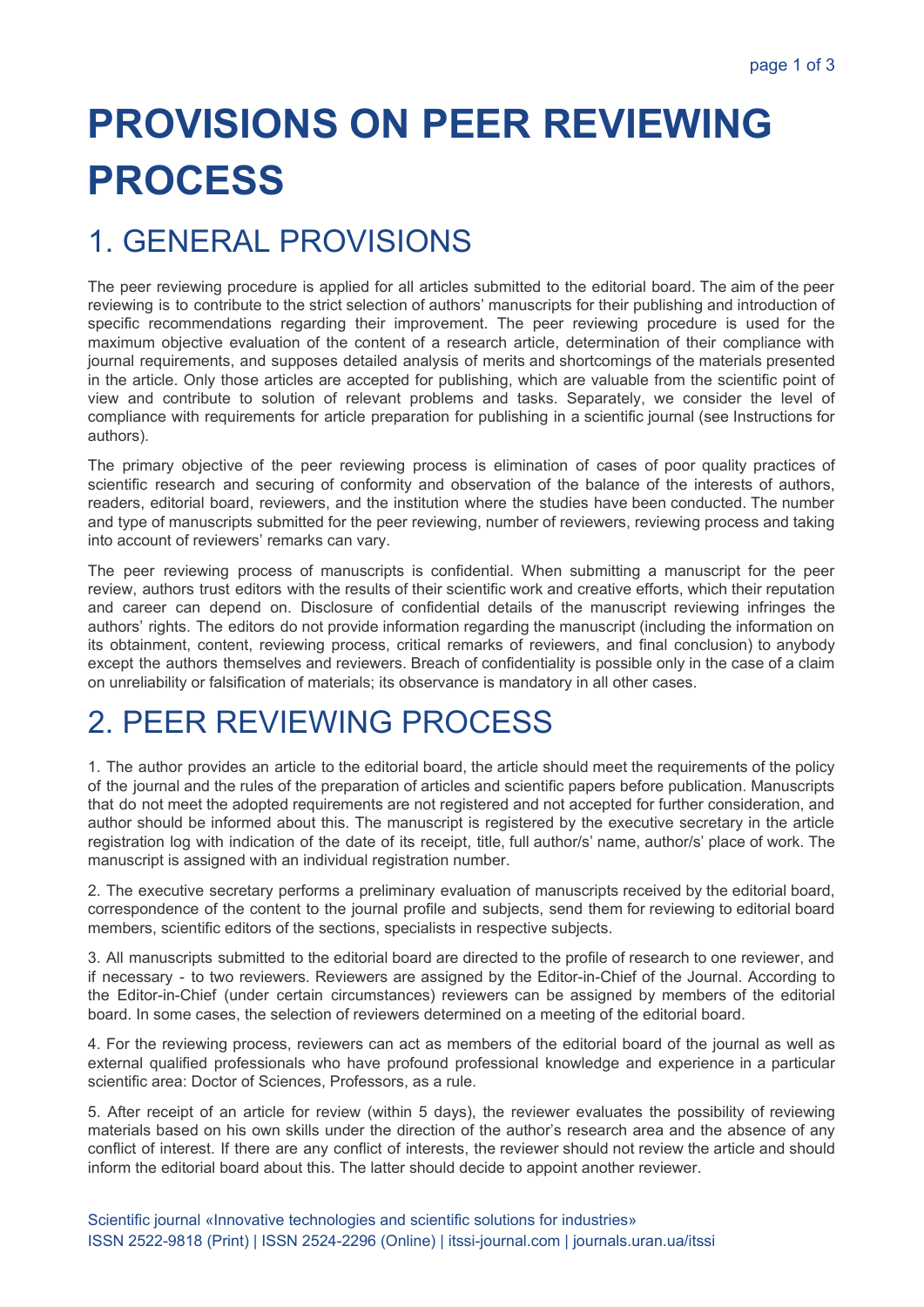6. The reviewer usually takes the decision on the possibility of publishing the paper within 14 days. Period of the reviewing may change in each case subject considering the creation of conditions for the most objective evaluation of quality of provided materials but will not exceed 1 calendar month.

7. Reviewing is held in confidence by the principles of double-blind reviewing, when neither the author nor the reviewer know each other. The interaction between author and reviewers occurs in a way of correspondence by e-mail through the executive secretary of the journal. At the request of the reviewer and in agreement with the working group, an interaction between the editorial board and reviewer can occur in an open mode (such a decision is made only if the interaction of openness will improve the style and presentation logic of the research material).

8. For all articles submitted for reviewing, the degree of uniqueness of the author's text is determined using appropriate software, which shows the uniqueness level, sources, and the degree of similarity of the text ("eTXTAntiplagiate", "Advego Plagiatus").

9. After the final analysis of the article, the reviewer fills out a standardized form (review form), which contains a summary of recommendations. Editors notify the author about the results of reviewing by e-mail.

10. If the reviewer points to the need to make certain corrections to the articles, the article will be sent to the author with the offer to consider the comments in the preparation of an updated version of the article or to refute them reasonably. Into a revised article, the author adds the letter, which contains answers to all comments and explains all the changes made in the article. The revised version is given to the reviewer again for the decision and prepare a reasoned conclusion about the possibility of publication. The date of the articles publication is the date of receipt of a positive conclusion of the reviewer (or the decision of the editorial board) by editorial office regarding the advisability and possibility of publishing an article.

11. In case of disagreement with the reviewer's opinion, the author is entitled to a reasonable response to the editor of the journal. In such a case, the article will be considered at a meeting of the working group of the editorial board. Editors may submit an article for additional or new review to another expert. The editorial board reserves the right to reject the articles in the case of an impossibility or unwillingness of the author to take into account the reviewer's suggestions and comments. At the request of the editorial board, the reviewer can give the manuscript to another reviewer with mandatory compliance with the principles of double-blind review.

12. The final decision on the possibility and advisability of the publication will be taken by the Editor-in-Chief (or on his behalf - a member of the editorial board), and if necessary during meeting of the editorial board as a whole. After deciding on the admission of articles for publication, the executive secretary shall notify the author and indicate the expected date of publication.

13. If a positive decision on the possibility of publication is received, the manuscript comes to the editorial portfolio for its publication in the order of turn and relevance (in some cases, by the decision of the Editor-in-Chief, the article may be published out of turn, in the nearest issue).

14. The final decision about the content of the printed articles is recorded in the protocol of the meeting of the academic board of the Kharkiv National University of Radio Electronics, a respective note of which is placed on the second page of the journal cover.

15. The article approved for publication will be given to the technical editor. Minor stylistic or formal corrections, which do not affect the content of the article will be made by the technical editor without the consent of the author. If necessary or at the request of the author, the manuscript as a layout will be returned to the author for approval.

16. Responsibility for copyright infringement and for failure of existing standards in article's materials relies on the author. The responsibility for the accuracy of the above facts and data, the validity of findings, recommendations and scientific and practical level of article relies on both the author and reviewer.

### 3. REVIEWER'S RIGHTS AND RESPONSIBILITIES

Reviewers give a review on a manuscript, which contains a conclusion on the possibility of publishing the article.